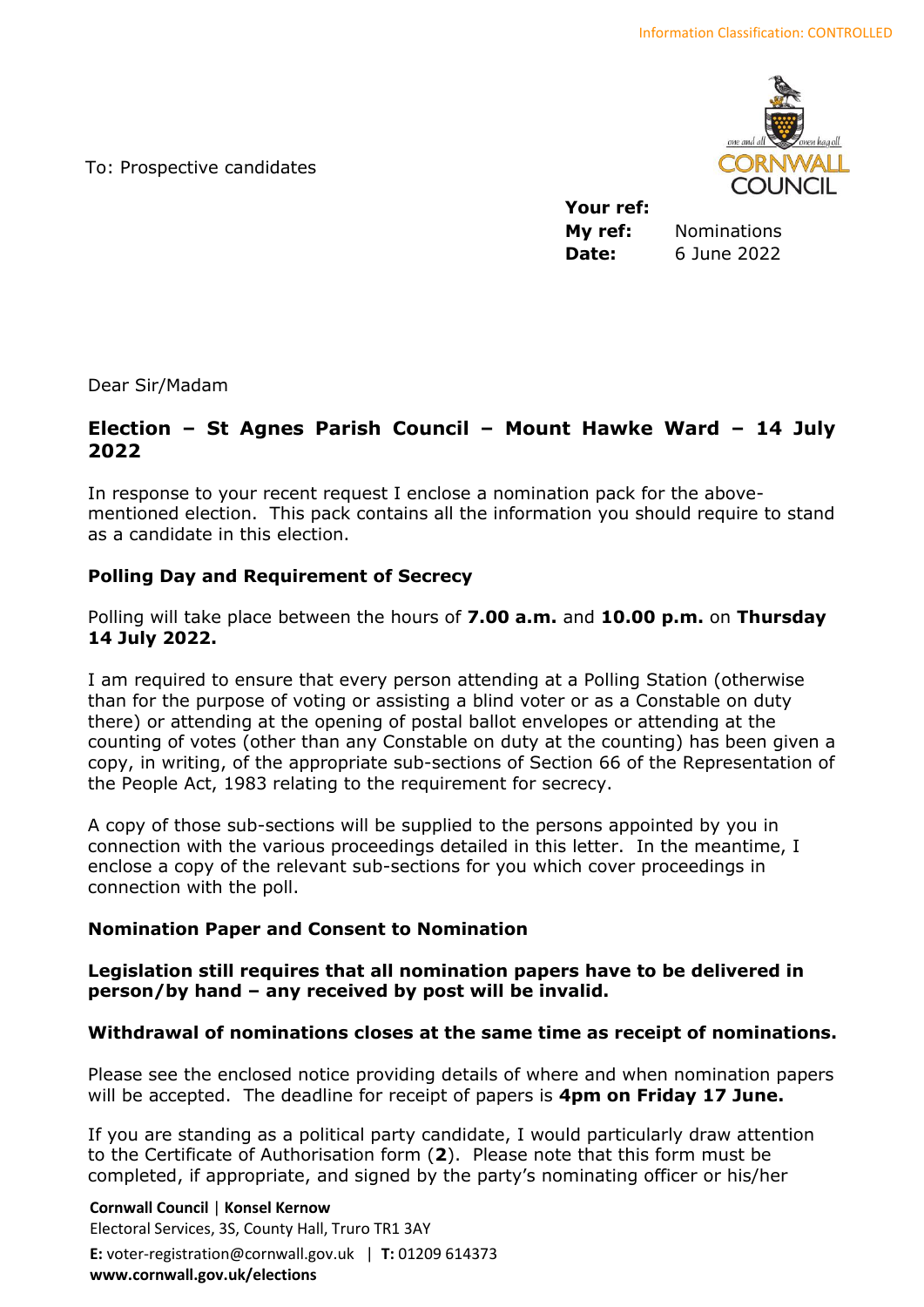representative, who has previously been notified in writing to me, and submitted with your Nomination Paper (**1a**), Home Address Form (**1b**) and Consent to Nomination (**1c**). **Nomination Papers must be submitted in person to the Deputy Returning Officer by 4pm on Friday 17 June 2022.** 

I would be grateful if you would comply with the following procedure:

We will offer the facility of informally checking your nomination papers, as they may help uncover any errors before the formal submission. **Only one person will be allowed admission to submit the papers. Please book an appointment** for the submission of your nomination papers and then wait to have them checked by Electoral Services staff, **telephone (01209) 614373.**

## **Even though the covid restrictions have been lifted please wear a face covering (unless you have a medical exemption) when submitting your nomination papers.**

It is important to understand that the Returning Officer cannot be held responsible for failing to identify an error or omission during the informal check – the correct completion of the nomination form remains the responsibility of the candidate and agent.

You should bear in mind that if a Nomination Paper delivered on the last day for nominations is rejected, you may have insufficient time to prepare a new one. It is advisable, therefore, for you to deliver your Nomination Paper as early as possible.

At previous elections a number of candidates have had papers rejected because they were not completed correctly. The following guidelines should therefore be borne in mind when completing the Nomination Papers:

| It is important that great care is taken in completing the Nomination Paper, as<br>any alterations on it may cause it to be rejected.                                                                                                                                                                                                                                                                                                                                   |
|-------------------------------------------------------------------------------------------------------------------------------------------------------------------------------------------------------------------------------------------------------------------------------------------------------------------------------------------------------------------------------------------------------------------------------------------------------------------------|
| (Please do not use correcting fluid, such as Tippex; any error should be neatly<br>crossed through, amended and clearly initialled.)                                                                                                                                                                                                                                                                                                                                    |
| Please ensure that before any signatures are entered on the Nomination Paper<br>you fill in all the relevant details in the top half of the form <i>i.e.</i> your surname,<br>your other names in full, your commonly used surname (if any), your commonly<br>used forenames (if any), your description (if any).                                                                                                                                                       |
| Although descriptions such as `Mr', `Mrs' and `5ft 2in brown haired' are legal<br>and have been used in the past, they are not really what is meant by<br>description. More useful descriptions, which could help electors decide who to<br>vote for, are `Retired Farmer', `Independent', `Against the By-Pass' etc'.<br>(Political party names can only be used with the written permission of the party<br>concerned.) The description must be no more than 6 words. |
| Candidates do not have to give a description and can leave the description box<br>blank.                                                                                                                                                                                                                                                                                                                                                                                |
| If you want the word 'independent', to appear on the ballot paper underneath<br>your name, you need to state this on the nomination form.                                                                                                                                                                                                                                                                                                                               |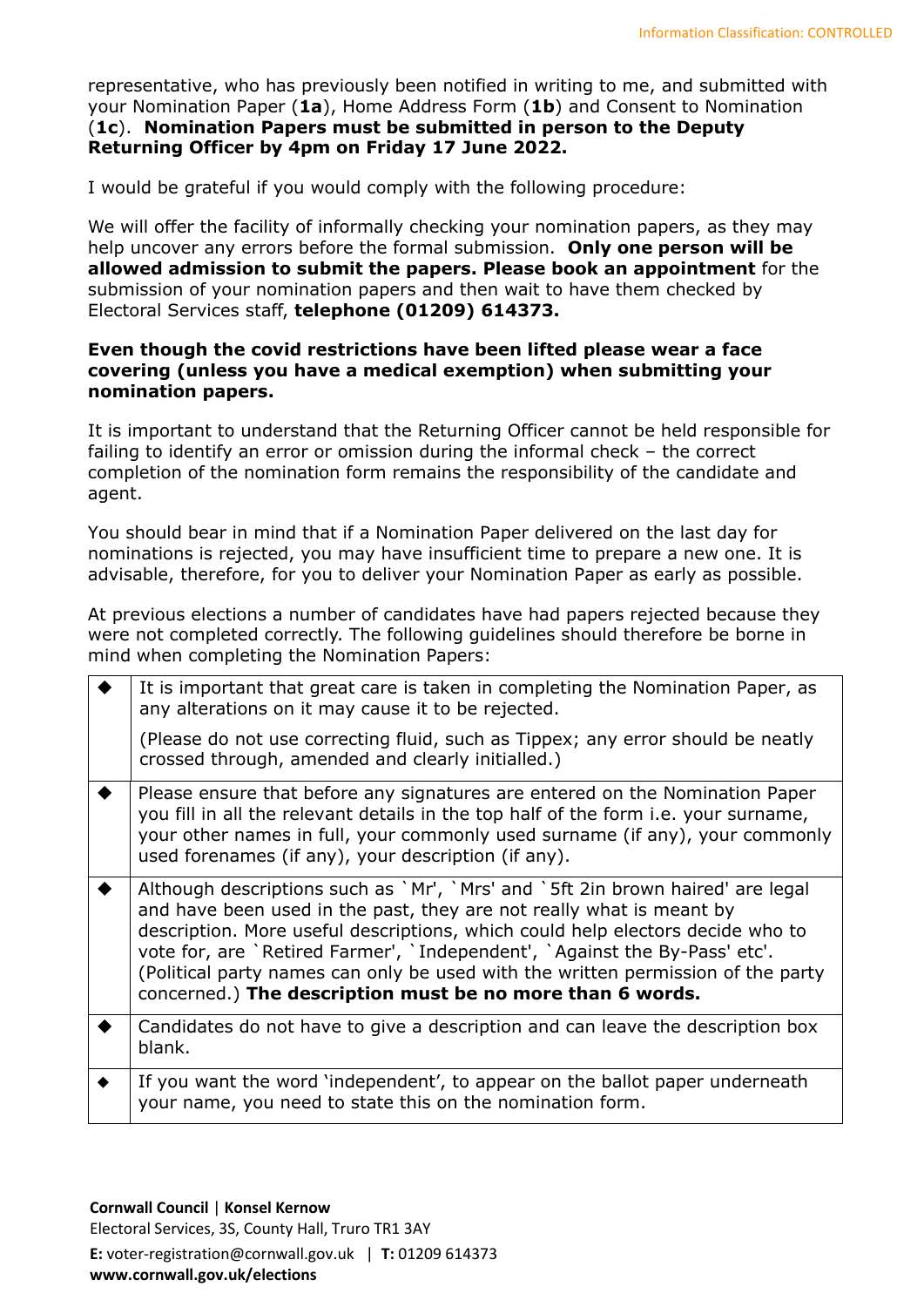|                 | If you wish to stand as a political candidate and have an emblem you must<br>complete Forms 2 and 3 - 'Certificate of authorisation and Request for a Party<br>Emblem'. Form 2 must be signed by the party's Nominating Officer or appointed<br>local representative (Delegated Nominating Officer). Political Party descriptions<br>on nomination papers must match exactly the registered description or party<br>name as stated on the Certificate of Authorisation. |
|-----------------|-------------------------------------------------------------------------------------------------------------------------------------------------------------------------------------------------------------------------------------------------------------------------------------------------------------------------------------------------------------------------------------------------------------------------------------------------------------------------|
| $\blacklozenge$ | The polling district reference and elector's number can be obtained by calling<br>Electoral Services on 01209 614373                                                                                                                                                                                                                                                                                                                                                    |
| $\blacklozenge$ | Individual electors may nominate as many candidates as there are vacancies.<br>Family members can sign the Nomination Paper providing that they are eligible<br>to vote in the election and are on the register.                                                                                                                                                                                                                                                        |
| $\blacklozenge$ | You should make any person who subscribes your nomination aware that under<br>electoral legislation we are required to publish the names of subscribers, in the<br>notice of poll.                                                                                                                                                                                                                                                                                      |
|                 | No alterations may be made to a Nomination Paper once it has been completed<br>and signatures entered upon it. Descriptions cannot be added later.                                                                                                                                                                                                                                                                                                                      |
| $\blacklozenge$ | On the Consent to Nomination, the candidate only has to fulfil one of the 4<br>qualifications in order to be validly nominated. However, it is good practice to<br>complete as many qualifications as apply in case the qualification chosen is ever<br>challenged.                                                                                                                                                                                                     |
| $\blacklozenge$ | The Consent to Nomination form must be signed and dated by the candidate.<br>The date must be on or within 31 calendar days before the last day for the<br>delivery of nomination papers.                                                                                                                                                                                                                                                                               |
|                 | Please note that the age at which an elector can stand for election has been<br>lowered from 21 to 18 and that there is now a requirement to include your date<br>of birth on the Consent to Nomination form.                                                                                                                                                                                                                                                           |
| $\bullet$       | All candidates must complete part 1 of the Home Address form. This form<br>must be signed by the same person who signs to witness your Consent<br>to Nomination form. A candidate must only complete part 2 of the Home<br>Address form if they do not want their home address to be made public.                                                                                                                                                                       |

## **Register of Electors**

You are only entitled to receive a copy of the Full Version of the Register of Electors after the close of nominations. **This will be provided to you as long as you have completed the request form that we supplied with your nomination pack.** As you need to know the proposer and seconder's electoral numbers to complete your nomination paper please telephone **01209 614373** to ascertain this information before submitting your nomination paper.

The Register that will be supplied is a copy of the **June Register of Electors** and should be used for all purposes associated with this election along with the Notices of Alteration supplied during the election. Please note that a copy of the Polling Day Register will be available upon request after Wednesday 6 July 2022.

Misuse of the information contained in the Register is subject to a fine of £5,000.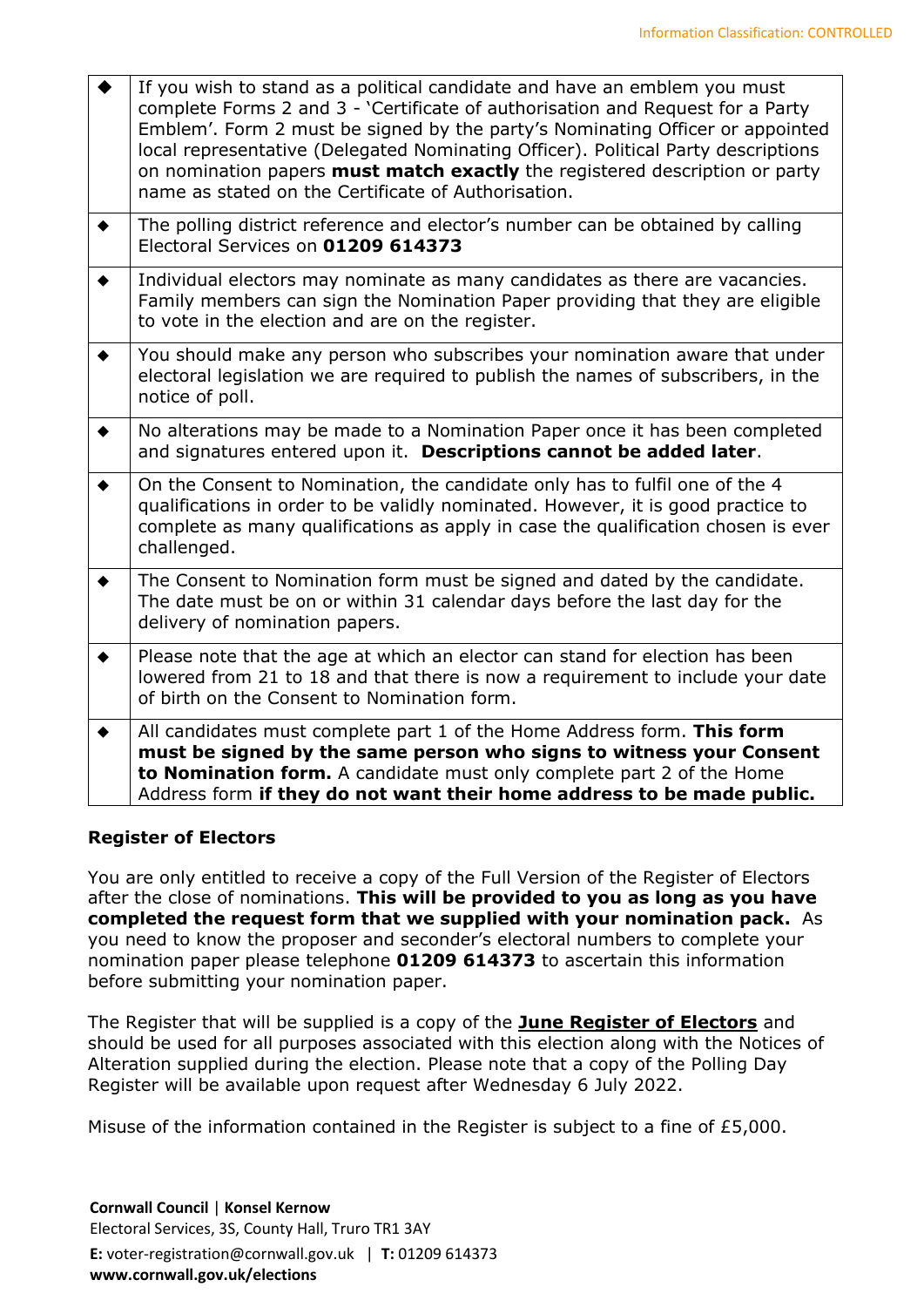## **Candidate's Literature**

Electoral law still requires that every item of election literature must have the name and address of the printer and promoter shown on the face of the document. A factsheet is enclosed for your guidance.

The Electoral Commission has advised that all electronic communication should carry a statement about where it originates and who is promoting it.

Candidates who have "blogs" or websites and use these methods to promote their candidacy should account for any costs in their 'Return of Election Expenses'. When using "blogs" or websites, candidates should keep in mind section 106 of the RPA 1983, which talks about false statements about other candidates. The candidate should take as much care over the content of the material as they would over the same material if it was being printed.

## **Highways**

Cornwall Council, as Highway Authority, does not give any permission to any person or body to place election posters or other election material within highway limits, or on street lighting columns, traffic signs or other street furniture. Candidates and Election Agents are advised that any election poster or material should not be sited or displayed in a manner which obscures any highway sign or creates a safety risk or hazard to the use of the highway. Any signs or posters erected in contravention of these requirements are liable to be removed or may result in the responsible person(s) being asked to remove them.

For all enquiries related to this matter, please contact the call centre on 0300 1234 222 or [neighbourhoodplanning@cornwall.gov.uk](mailto:neighbourhoodplanning@cornwall.gov.uk)

#### **Polling Agents**

Candidates are required to notify me of the appointment of any Polling Agents by not later than **Thursday 7 July 2022**. A maximum of four Polling Agents may be appointed for any one Polling Station and not more than one such Agent may be admitted to a Polling Station at any one time. The task of such Agents is to detect personation and plurality of voting. Although Candidates are entitled to make such appointments it is, in fact, rarely done in local elections. However, I enclose a form (**5**), for notifying me of the appointment of Polling Agents if required.

I should point out that Polling Agents are not the same as Candidates' "Tellers" who have no official standing and are usually seen marking off the electoral registration numbers of persons who are entering a Polling Station to cast their votes. "Tellers" are not permitted inside the Polling Station and must not intervene or interfere with the election.

#### **Issue of Postal Ballot Papers**

Postal ballot papers will be issued from our mailing house, and these will be despatched around Friday 1 July 2022.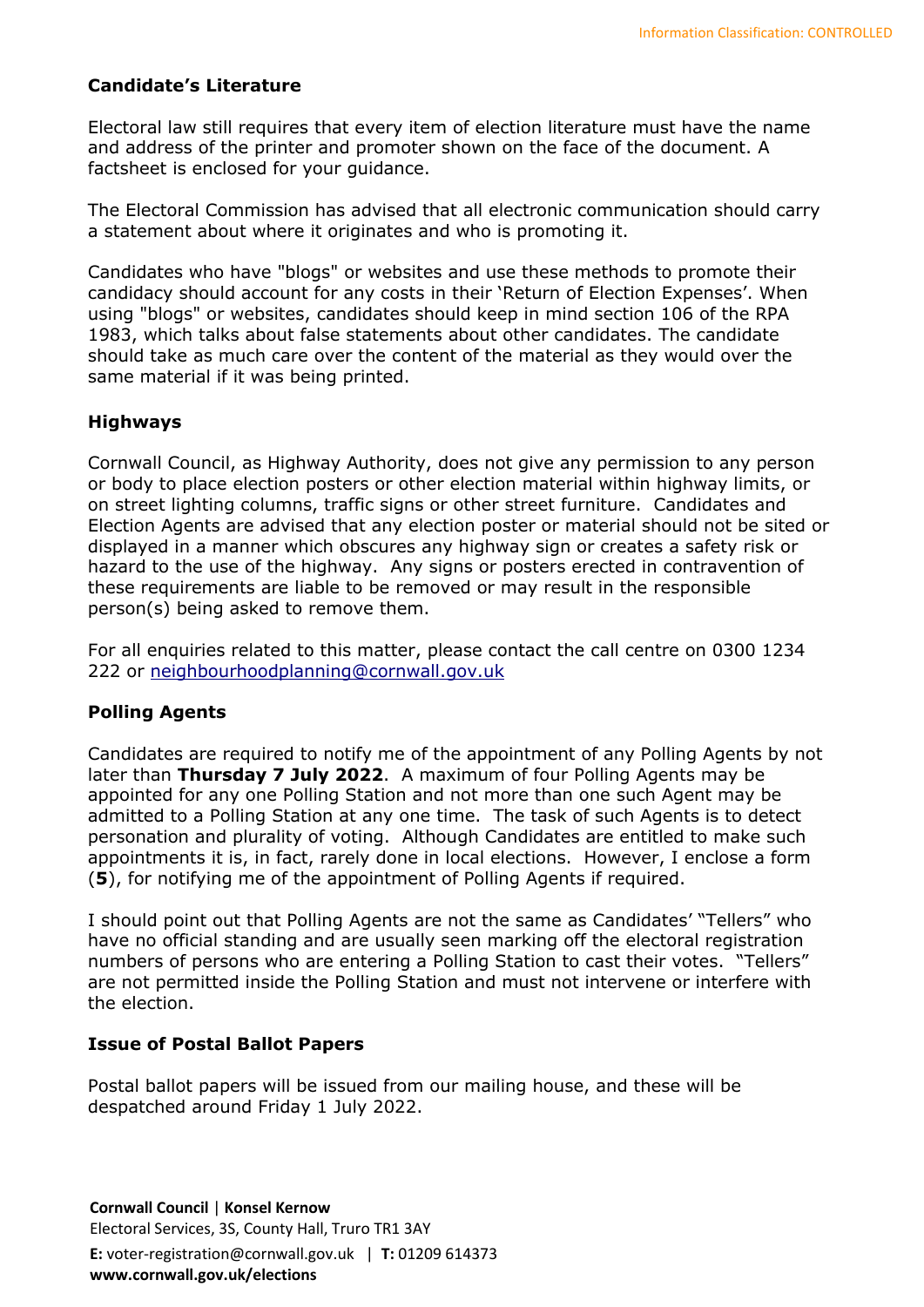## **Opening of Postal Voters' Ballot Box**

The first opening of the postal voters' ballot boxes will take place at County Hall, Treyew Road, Truro, TR1 3AY on Tuesday 12 July 2022 at 9.30am followed by an opening on Thursday 14 July 2022 at 9.30am and a final opening at the count venue on Thursday 14 July 2022 at 10pm or as soon as practicable thereafter. Please note that these ballot papers will be placed face down until 10pm on 14 July.

The Candidate, and one other person appointed by the Candidate may attend those proceedings. Candidates should notify me, in writing on form (**6**), of such appointment if any, who will be attending those proceedings.

#### **Even though the covid restrictions have been lifted these numbers will be limited and you will need to wear a face covering (unless you have a medical exemption) when attending.**

## **Counting of Ballot Papers**

The Counting of Votes will take place in the Trenithick Hall, 61-34 Charlotte Close, Mount Hawke, Truro TR4 8TS on Thursday 14 July 2022 at 10.00pm or as soon as practicable thereafter. The candidate, a guest, and a **Counting Agent** are entitled to attend all of the above proceedings. Admission will be by ticket only.

Candidates must supply me with the name and address of the person (if any) appointed as a Counting Agent to attend those proceedings by not later than **Thursday 7 July 2022** and form (**7**) should be used for that purpose. An admission ticket will be supplied to that person.

**Even though the covid restrictions have been lifted these numbers will be limited and you will need to wear a face covering (unless you have a medical exemption) when attending.** 

## **Party Colours, Badges Etc.**

Tellers and Polling Agents etc. are permitted to wear party colours. However, these should not be endorsed in any way.

Lapel badges, posters, stickers, or rosettes, bearing the name of any party, candidate, or encouraging voters to vote for any particular candidate or party must NOT be worn or displayed on, or within, any part of the Polling Station.

## **Candidate's Election Expenses**

The spending limits apply to the 'regulated period' – the period between the date a person becomes a candidate and polling day – see the Electoral Commission's "Candidate spending return and declaration for parish elections in England" for further information.

A candidate's election expenses have been increased to £806 plus 7p for every entry of a person on that part of the register of electors to be used at your election. Where there are two joint candidates the maximum is reduced by a quarter (25%) and where there are more than two joint candidates the maximum is reduced by a third (33%).

**Cornwall Council** | **Konsel Kernow** Electoral Services, 3S, County Hall, Truro TR1 3AY **E:** voter-registration@cornwall.gov.uk | **T:** 01209 614373 **www.cornwall.gov.uk/elections**